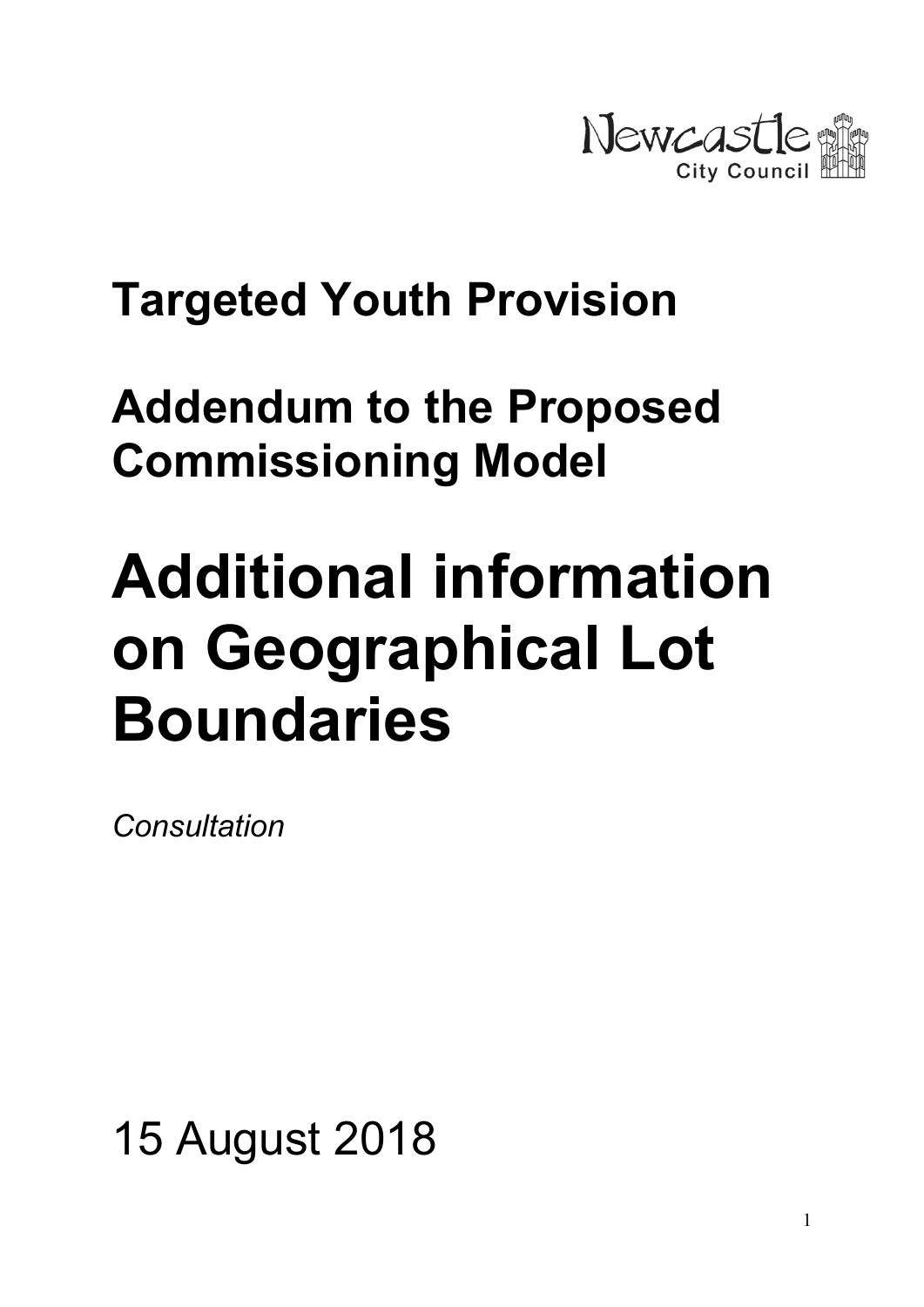Following publication of our recent consultation document 'Targeted Youth Provision – Proposed Commissioning Model', this addendum provides additional information on the proposed geographies for the contract Lots as described in section 3.1 of the document.

Please consider the additional information contained in this addendum alongside the proposals originally set out on the consultation document 'Targeted Youth Provision – Proposed Commissioning Model'.

You can comment on the consultation document 'Targeted Youth Provision – Proposed Commissioning Model', and this addendum, by writing to:

Shamsun Choudhury Commissioning and Procurement Officer Newcastle City Council 4<sup>th</sup> Floor, Civic Centre Newcastle upon Tyne NE1 8QH

Alternatively you can email shamsun.choudhury@newcastle.gov.uk.

Responses to the Proposed Commissioning Model and this addendum should be submitted no later than 4pm, Wednesday 22 August 2018.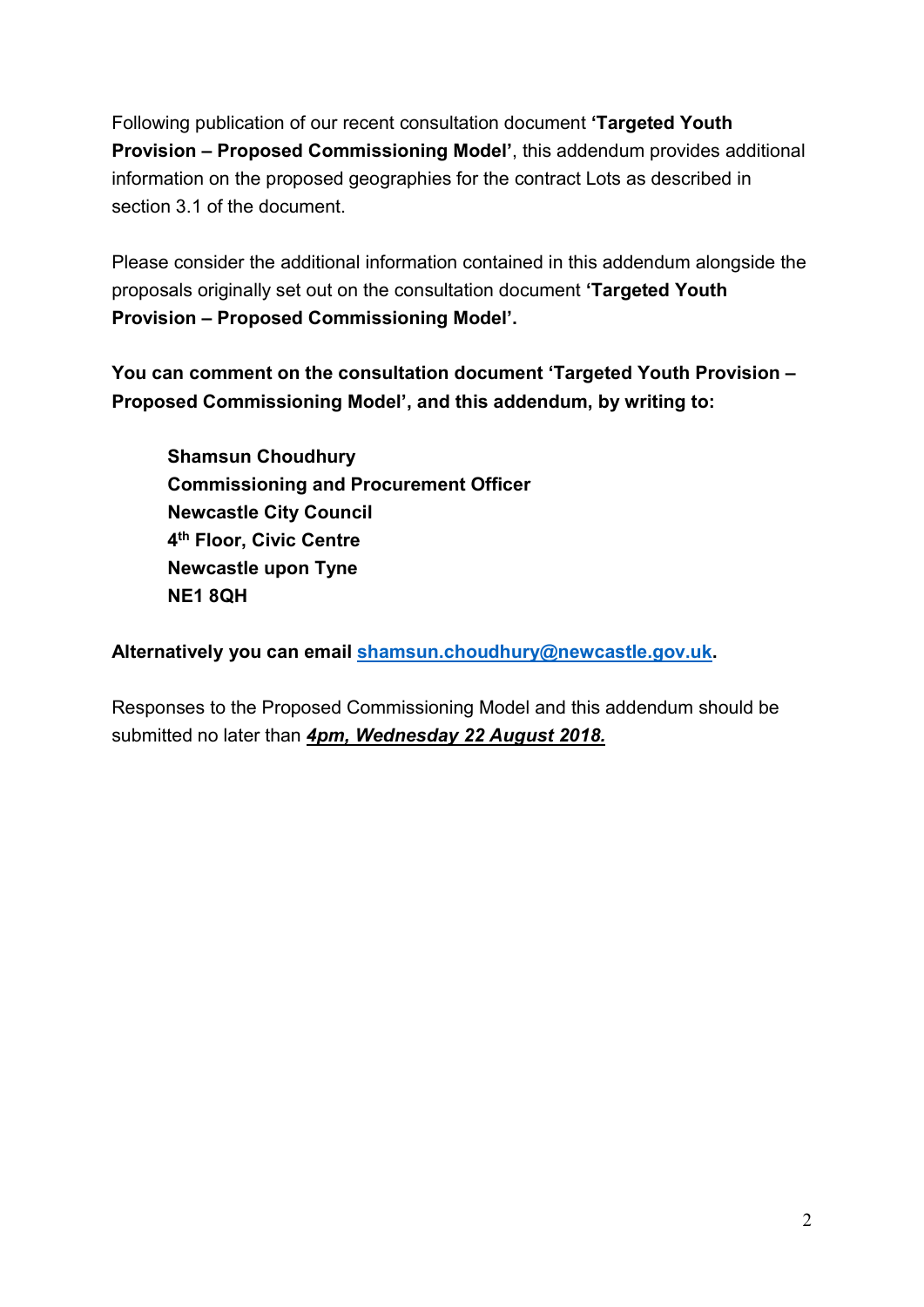## Proposed Contract Opportunities

#### Contract Lots to be presented to the market

The Council proposes to present the new tender opportunity for Targeted Youth Provision as three distinct contract Lots structured by geography – East, West and Central.

The map below sets out the geographical boundaries for these proposed contract Lots. Please note that the geographical areas reflect the recent changes following the City's Ward Boundary Review.



- Lot 1 Targeted Youth Provision in the East Area of the City Covering wards: Byker, Dene and South Gosforth, Gosforth, Heaton, Manor Park, Ouseburn, Parklands, South Jesmond, Walker, Walkergate
- Lot 2 Targeted Youth Provision in the West Area of the City Covering wards: Callerton and Throckley, Chapel, Denton and Westerhope, Kingston Park South and Newbiggin Hall, Lemington